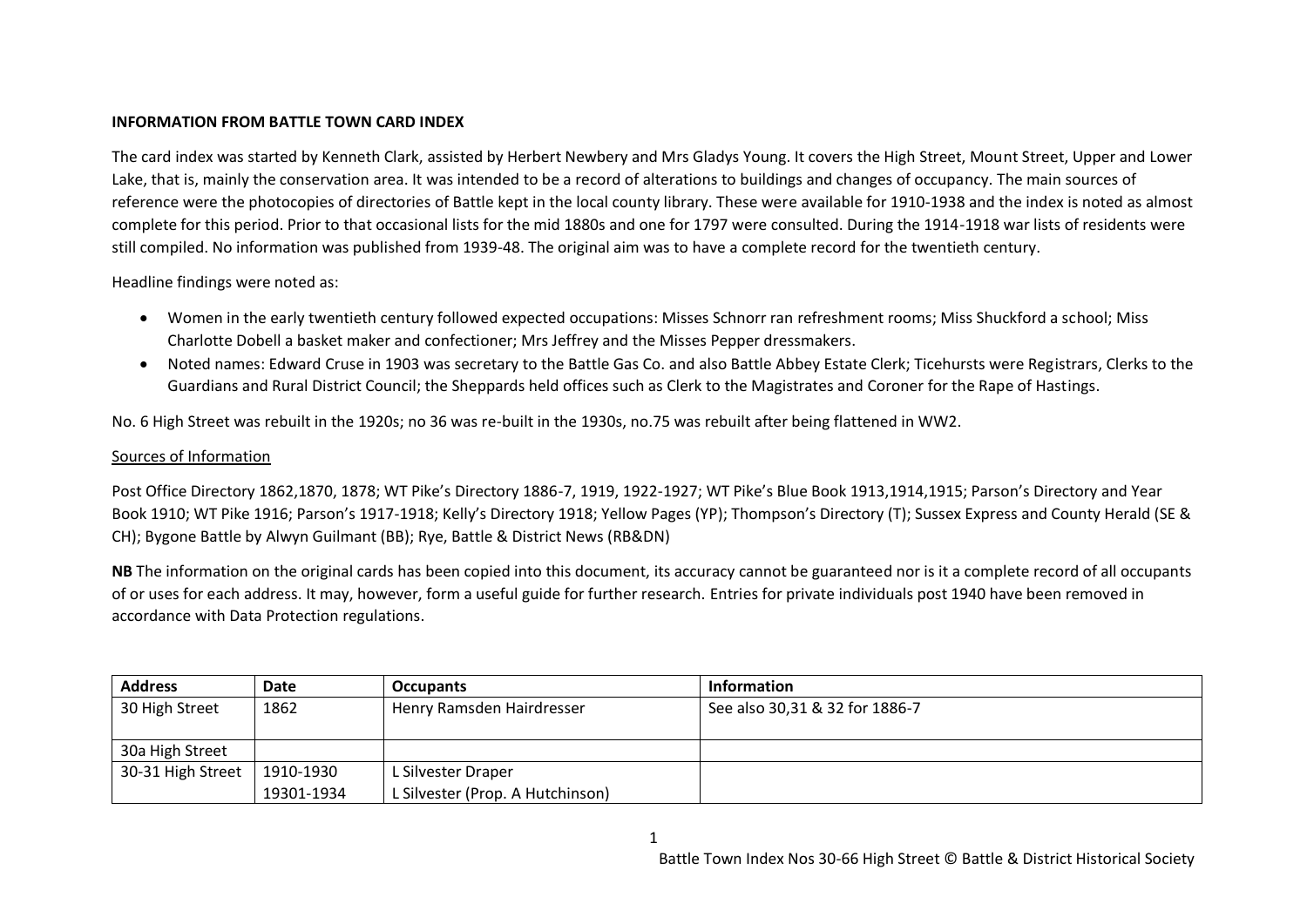| <b>Address</b>    | <b>Date</b>    | <b>Occupants</b>                         | <b>Information</b>                                                   |
|-------------------|----------------|------------------------------------------|----------------------------------------------------------------------|
|                   | 1935-1940      | A Hutchinson Draper                      |                                                                      |
|                   | 1968-1973      | D & E Thomas Drapers                     | Boorman ceased trading 30 4 1989                                     |
|                   | 1974-1989      | Boorman & Co Ltd Drapers                 | Renovations to interior May/June 1989                                |
|                   | 1989 (July) -  | <b>Battle Interiors</b>                  | Battle Interiors moved from 56 where traded as Complete Carpets      |
| 31 High Street    | 1862           | John Bean Carpenter                      |                                                                      |
| 30,31,32 High     | 1886-1887      | Barton & Son Clothiers and Drapers       |                                                                      |
| Street            |                |                                          |                                                                      |
| 32 High Street    | 1862-1870      | John Manktelow Cabinet Maker             |                                                                      |
|                   | 1910,1911,1913 | A C Vicary Cycle Stores                  |                                                                      |
|                   | 1922-1974      | Vicarys Ltd Motor Engineers Ford Service |                                                                      |
|                   |                | Depot                                    |                                                                      |
| Flat 1 32 High    |                |                                          |                                                                      |
| Street            |                |                                          |                                                                      |
| Flat 2 32 High    |                |                                          |                                                                      |
| Street            |                |                                          |                                                                      |
| 32-33 High Street |                | <b>Vicarys Ltd</b>                       |                                                                      |
| 33,34,35 High     |                |                                          | 33, 34 & 35 are on the site of a Guildhall said to have been used by |
| Street            |                |                                          | the Mountjoy Guild, one of the Medieval Guilds of Battle. Under the  |
|                   |                |                                          | middle of the building is a vaulted cellar of the 14C. Vict HS p98   |
| 33 High Street    | 1862-1887      | <b>Richard Button Butcher</b>            |                                                                      |
|                   | 1890-1900      | <b>Ted James Simmonds Coleman</b>        |                                                                      |
|                   | 1903           | Sidney Smith Butcher                     |                                                                      |
|                   | 1910-1911      | C Gausden Butcher                        | Gausden possibly with Christmas Butchers 1886-1887                   |
|                   | 1913-1916      | George Catt Butcher                      |                                                                      |
|                   | 1917-1923      | J A Winchester Butcher                   |                                                                      |
|                   | 1924-25        | Ward & Bellings                          |                                                                      |
|                   | 1926-1962      | A J Lee                                  |                                                                      |
|                   | 1964-1968      | <b>Vicarys Ltd</b>                       |                                                                      |
| Passageway        |                |                                          |                                                                      |
| between 33 & 34   |                |                                          |                                                                      |
| 34 High Street    | 1862-1887      | Robert Flint Grocer (&35)                |                                                                      |
|                   | 1903           | George Barrows Grocer                    |                                                                      |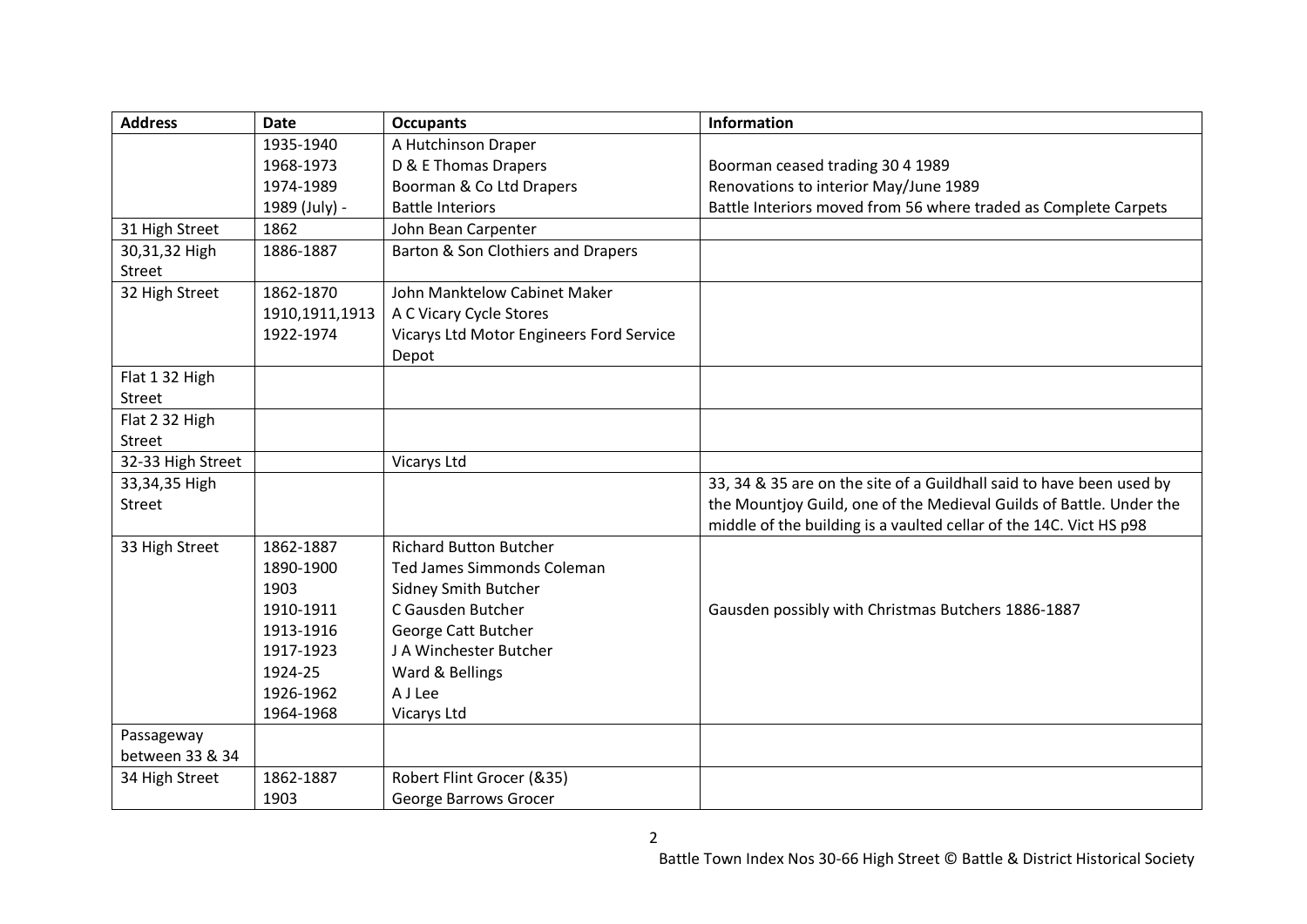| <b>Address</b>  | <b>Date</b>   | <b>Occupants</b>                           | <b>Information</b>                               |
|-----------------|---------------|--------------------------------------------|--------------------------------------------------|
|                 | 1910-1915     | Percy J Butler                             |                                                  |
|                 | 1924-1940     | <b>Charles Buckwell Solicitors</b>         |                                                  |
|                 | 1939-1950     | F Boness Hairdresser? ?34a?                |                                                  |
|                 | 1940-1950     | C Chacksfield Cycle Agent (Also Suckling   |                                                  |
|                 |               | Bros Props)                                |                                                  |
|                 | 1950-1966     | <b>Matthews Antique Dealer</b>             |                                                  |
|                 | 1968-1972     | Hastings & East Sussex Building Society    |                                                  |
|                 | 1973-1978     | Hastings & Thanet Building Society         |                                                  |
|                 | 1987          | Anglia Building Society                    |                                                  |
|                 | 1992          | Nationwide Anglia Building Society, later  |                                                  |
|                 |               | changed to Nationwide.                     |                                                  |
| 34a High Street | 1939-1950     | ? F Boness Hairdresser                     |                                                  |
|                 | 1940          | Lancaster Hairdresser                      |                                                  |
|                 | 1948          | British Red Cross Society (Rye)            |                                                  |
|                 | 1969-1973     | Ministry of Agriculture Fisheries and Food |                                                  |
| 35 High Street  | 1862          | John Foord Cooper                          |                                                  |
|                 | 1886-1887     | <b>Robert Flint Grocer</b>                 |                                                  |
|                 | 1903          | <b>Alfred Smith Tailor</b>                 |                                                  |
|                 | 1910-1926     | Post Office Telephone Exchange             |                                                  |
|                 | 1950          | Alnatt (London) Ltd Builders (see rear of  |                                                  |
|                 |               | George Hotel also)                         |                                                  |
|                 | 1948-1953     | Benson, Drake & Co Solicitors & A H Neave  |                                                  |
|                 |               | ARIBA                                      |                                                  |
|                 | 1953          | J Bibby & Sons Ltd Cattle Food Merchants   |                                                  |
|                 | 1956-1968     | Matthews Antiques (also 34)                |                                                  |
|                 | 1969          | <b>Tamarisk Studios</b>                    |                                                  |
|                 | 1970-1979     | <b>Tamarisk Baby Boutique</b>              |                                                  |
|                 | 1980          | <b>Gambaurrios Menswear</b>                |                                                  |
|                 | $1984 - 1990$ | <b>Curtain House</b>                       |                                                  |
|                 | 1991-1992     | White House Antiques                       | White House Antiques traded from 1.11.91-21.3.92 |
|                 | 1993          | Merryweather Restaurant                    |                                                  |
|                 |               |                                            |                                                  |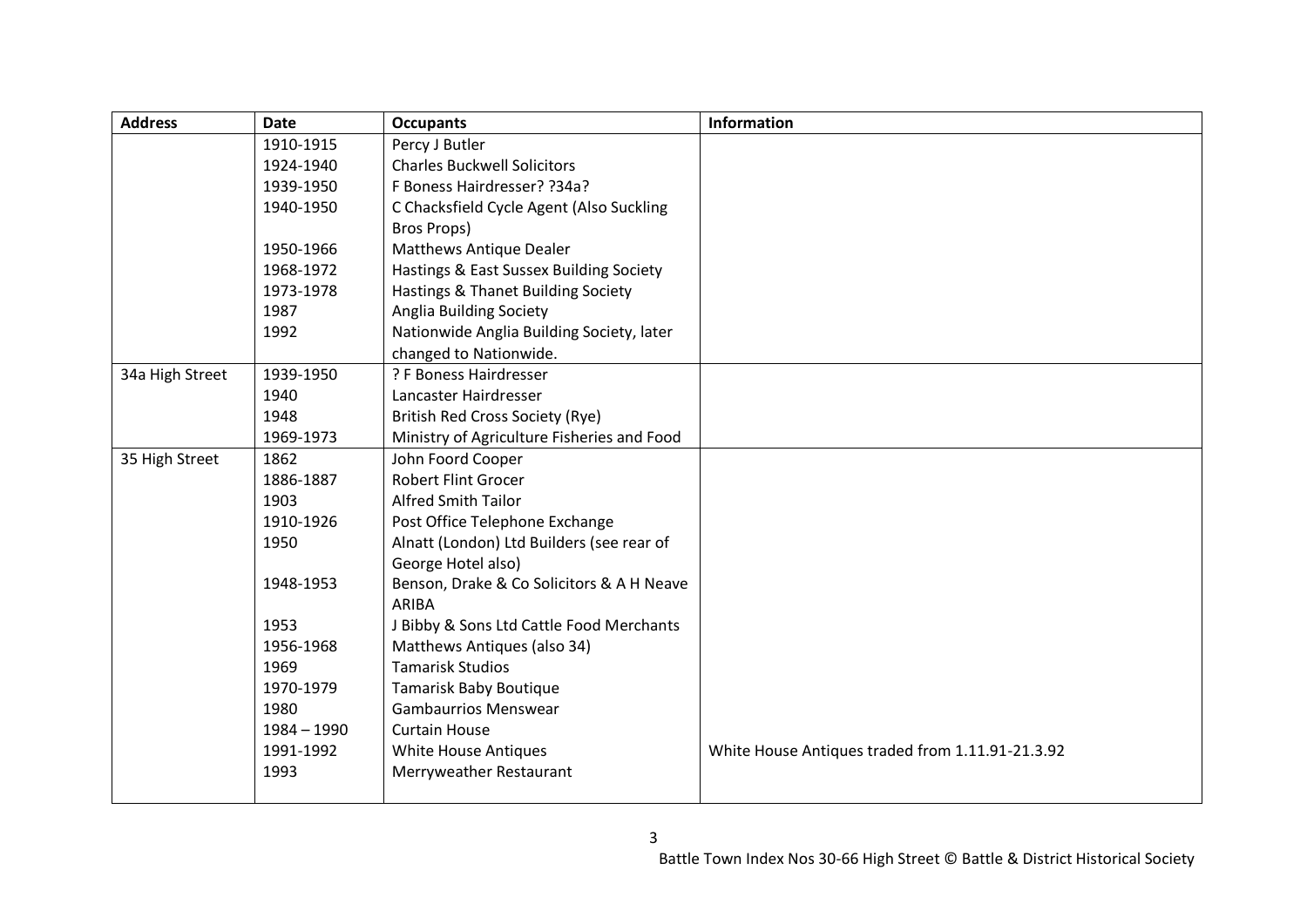| <b>Address</b>  | <b>Date</b> | <b>Occupants</b>                          | <b>Information</b>                                                     |
|-----------------|-------------|-------------------------------------------|------------------------------------------------------------------------|
| 35a High Street | 1969-1990   | Gayle Boutique                            |                                                                        |
|                 | 1991        | Gayles of Battle                          |                                                                        |
|                 |             | <b>Barbarosa</b>                          |                                                                        |
| 35b High Street | 1970-1993+  | <b>Hard Dowdy Chartered Accountants</b>   |                                                                        |
| 36 High Street  | 1862-1870   | <b>Edwin and Horace Martin Solicitors</b> |                                                                        |
|                 | 1878        | Horace Martin Private Residence           |                                                                        |
|                 | 1886-1887   | Charles Martin esq                        |                                                                        |
|                 | 1910-1913   | William Cruttenden Solicitor, notary &    |                                                                        |
|                 |             | Public Agent to Royal Exchange Assce Co.  |                                                                        |
|                 | 1911        | Miss Charlotte Cruttenden                 | Kendall moved from 69 High Street                                      |
|                 | 1914        | Mrs E Cruttenden                          | No 36 rebuilt in 1930s - H Newbery                                     |
|                 | 1917-1928   | Dr G Kendall                              | 1939 first listed as Martins Oak                                       |
|                 | 1929-1930   | Drs Kendall & Perl                        | Dr Perl Medical Officer & Public Vaccinator No 6 District, East Sussex |
|                 | 1931-1940   | Dr A F Perl                               | <b>County Council Area Guardians Committee</b>                         |
| ? 37 or 36 High |             | Patricia's of Battle Hairdressers         |                                                                        |
| Street          | 1926        | Michael Fairbrother & Partners            |                                                                        |
| 37 High Street  |             |                                           | St David's                                                             |
| 37 High Street  | 1862        | William & Stephen Saxby Timber            | The Almonry now listed as 38 High Street.                              |
|                 |             | Merchants, Coal Merchants and Farmers.    | The land on which this house was built apparently belonged to the      |
|                 |             | <b>Supervisor Walter Hore</b>             | Almoner but there is no reason to suspect that the house was           |
|                 | 1886-1887   | J Robertson esq Almonry House             | anything more than an ordinary dwelling (Vict Hist p.97). Main block   |
|                 | 1911-1920   | <b>A C Burton MRCVS</b>                   | of the 15C and perhaps the middle part was a storied hall. A North     |
|                 | 1921-1929   | A Holland                                 | west wing was added and a great central chimney stack inserted         |
|                 | 1931-1934   | Jas Woodhams & Son Auctioneer Cattle      | about 1550 and the courtyard plan was completed probably late in       |
|                 |             | Market                                    | the 17C (Vict HS p97)                                                  |
|                 | 1990        | <b>Battle Town Council Restaurant</b>     |                                                                        |
|                 |             |                                           | A Burton moved from No 6 High Street on 1910-11                        |
| 38 High Street  | 1886-1887   | Mrs Saxby                                 |                                                                        |
|                 | 1911-1928   | Jenner's Motor Works and garage           |                                                                        |
|                 |             | Jepson's Carpenters workshop              |                                                                        |
|                 | 1930-1937   | Albion Thorpe & Sons Corn merchants       |                                                                        |
|                 | 1939-1956   | (private house)                           |                                                                        |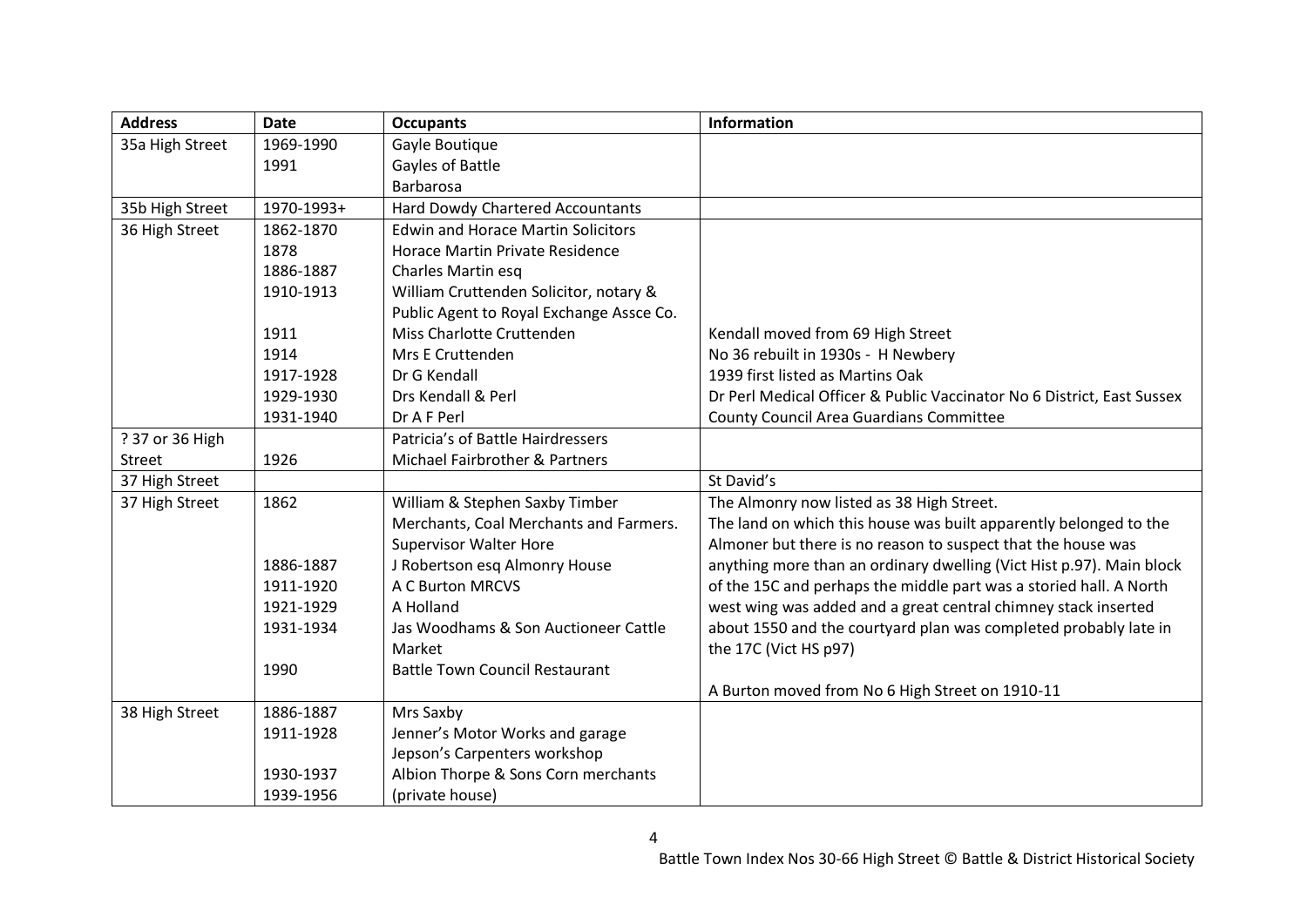| <b>Address</b>  | <b>Date</b> | <b>Occupants</b>                            | <b>Information</b>                                        |
|-----------------|-------------|---------------------------------------------|-----------------------------------------------------------|
|                 | 1956-1958   | Jempson Undertakers                         |                                                           |
|                 | 1960-       | Jempson                                     |                                                           |
|                 | 1958-1966   | St John's Ambulance Brigade                 |                                                           |
|                 | 1068-1990   | <b>East Sussex County Council Ambulance</b> |                                                           |
|                 |             | Service                                     |                                                           |
| 39 High Street  | 1862        | Miss Caroline Morgan - Ladies Seminary      |                                                           |
|                 | 1886-1887   | F Boots Builder                             |                                                           |
|                 | $-1910$     | Mrs Jones                                   |                                                           |
|                 | $-1911$     | Frank Kane (previously 20 Mount St)         |                                                           |
|                 | 1913-1919   | Miss or Mrs Jeffrey Dressmaker              |                                                           |
|                 | 1920-1926   | JT Dunn                                     |                                                           |
|                 | 1927-1940   | S Clifton                                   |                                                           |
|                 | 1931-1932   | S Clifton & F C Sheppard Battle Fire        |                                                           |
|                 |             | <b>Brigade</b>                              |                                                           |
|                 | 1933        | Albion Thorpe & Son Corn Factors            |                                                           |
|                 | 1948        | <b>National Fire Service</b>                |                                                           |
|                 | 1950-1956   | <b>East Sussex Fire Brigade</b>             |                                                           |
|                 | 1958-1974   | W Guy Wood Chartered Accountant +           |                                                           |
|                 |             | Palmer 1964-1974                            |                                                           |
|                 | 1958-1975   | Langridge Ladies & Gents Hairdressers       |                                                           |
|                 | 1958-1962   | J Bibby & Son Cattle Food Merchant          |                                                           |
|                 |             |                                             |                                                           |
| Part of 39 High | March 1986- | <b>Gibbins and Mannington</b>               |                                                           |
| Street          | 1986-1992   | <b>Portman Building Society</b>             |                                                           |
|                 | 1978-1981   | <b>Alliance Building Society</b>            |                                                           |
| 39a High Street | 1939        | F S Spurvis Hairdresser                     |                                                           |
| 40 High Street  | 1862        | James Landsell Builders & surveyors         | Mr Newbery recalled Mr Sunnyside lived at 40 High Street. |
|                 | 1886-1887   | Rev G P Chapel                              |                                                           |
|                 | 1910-1953   | Richard Jempson Carpenter and               |                                                           |
|                 |             | Undertaker                                  |                                                           |
|                 | 1931-1934   | Corke and Chacksfield                       |                                                           |
|                 | 1956-1958   | F Thomas & Son Incorp. F Jempson & Son      |                                                           |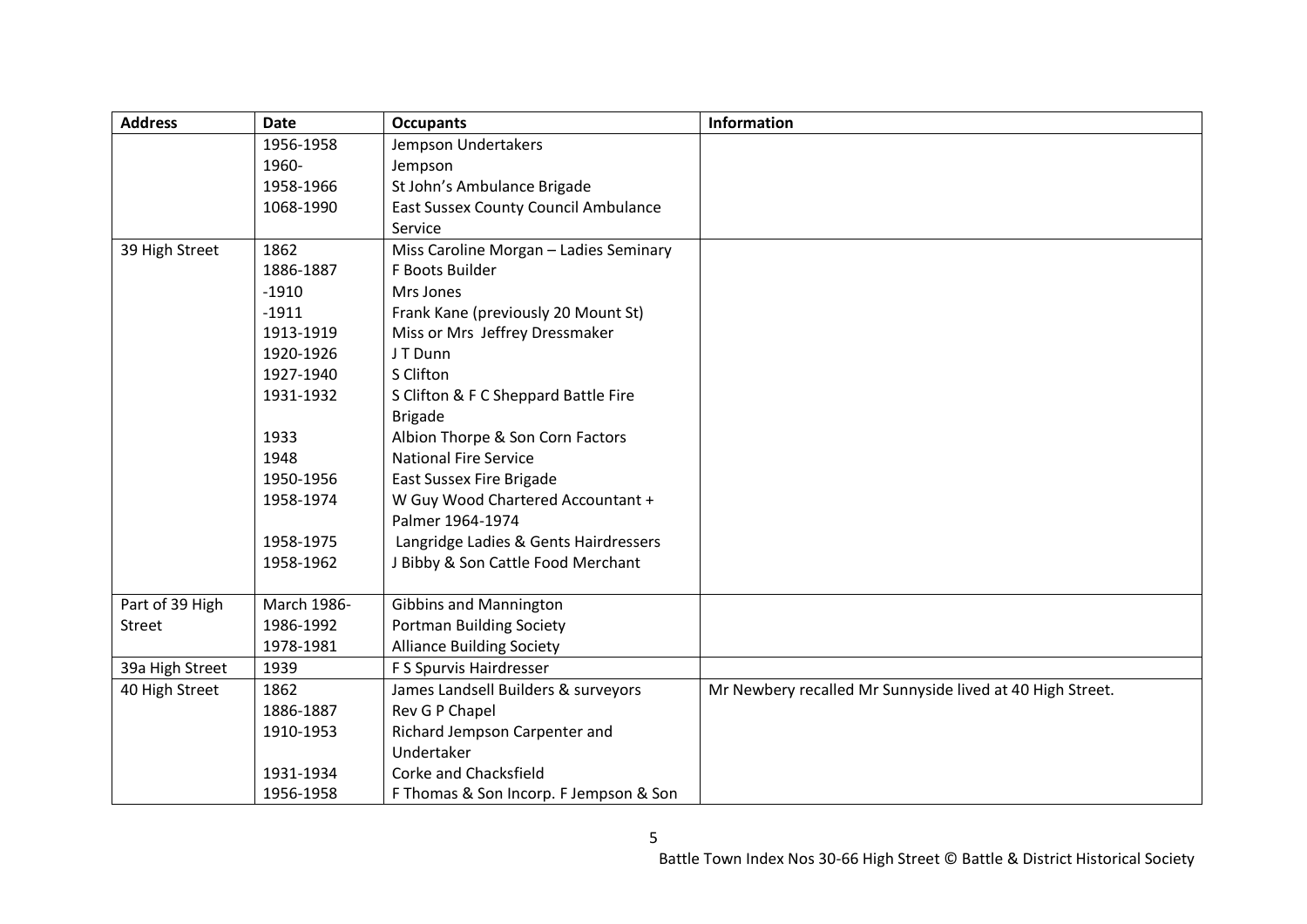| <b>Address</b>  | <b>Date</b>   | <b>Occupants</b>                           | <b>Information</b>                                                 |
|-----------------|---------------|--------------------------------------------|--------------------------------------------------------------------|
|                 | 1960-1974     | F Jempson & Son Funeral Director           |                                                                    |
| 40a High Street | 1970-1973     | <b>Barton Upholsterer</b>                  |                                                                    |
|                 | 1974          | <b>Battle Glass Supply</b>                 |                                                                    |
| 40b High Street | $-1985$       | Davies Horticultural Engineers. Garden     | 1985 Moved to Senlac Mower Service Centre.                         |
|                 |               | Machine Specialist.                        |                                                                    |
| 41 High Street  | 1851          | Samuel Day                                 | "Wellington Inn"                                                   |
|                 | 1859          | <b>Thomas Dunn</b>                         | Photo 103 Bygone Battle                                            |
|                 | 1862          | <b>Thomas Dunn</b>                         | All fitments torn out by early May 1986. Demolition completed June |
|                 | 1878          | Benjamin Christmas                         | 1986.                                                              |
|                 | 1886-1887     | H Elliott                                  | Rebuilding as flats commenced August 1986. 25 1 and 2 bedroomed    |
|                 | 1903          | <b>Henry Elliott</b>                       | flats built by William Ellis (Etchingham) Ltd managed by Greenhill |
|                 | 1910,1911     | H J Knight                                 | Homes Ltd. 6 single bed units, 19 x 2 bed units. Completed October |
|                 | 1913-1919     | H Robbins                                  | 1987. Known as Wellington Court.                                   |
|                 | 1920-1922     | J C Broadhurst                             |                                                                    |
|                 | 1923-1926     | Mrs I Broadhurst (? Also 44 High St 1927?) | Listed only as Wellington Hotel 1958-1968.                         |
|                 | 1927-1936     | F C Page                                   |                                                                    |
|                 | 1937-1942     | J N Glover                                 |                                                                    |
| Rear of 41 High | 1928-1933     | F C Corke and Chacksfield, Motor           | 1950 see 34 High Street                                            |
| Street          |               | Engineers                                  |                                                                    |
|                 | 1934-1940     | CT Chacksfield Motor Engineers             |                                                                    |
| Ford Cottage    |               |                                            |                                                                    |
| Rear of         |               |                                            |                                                                    |
| Wellington Inn  |               |                                            |                                                                    |
| 42 High Street  | 1886-1887     | <b>Matthew Elliott</b>                     |                                                                    |
|                 | 1910          | John Selmes                                |                                                                    |
|                 | 1911          | <b>William Thomas Burt</b>                 |                                                                    |
|                 | 1913          | <b>Mrs Hollands</b>                        |                                                                    |
|                 | 1914-1929     | Mr H Holland                               |                                                                    |
|                 | 1964-1974     | Hairdresser                                |                                                                    |
|                 | May 1980-July | Waves Hairdresser                          |                                                                    |
|                 | 1981          |                                            |                                                                    |
|                 | July 81 -     | Panache                                    |                                                                    |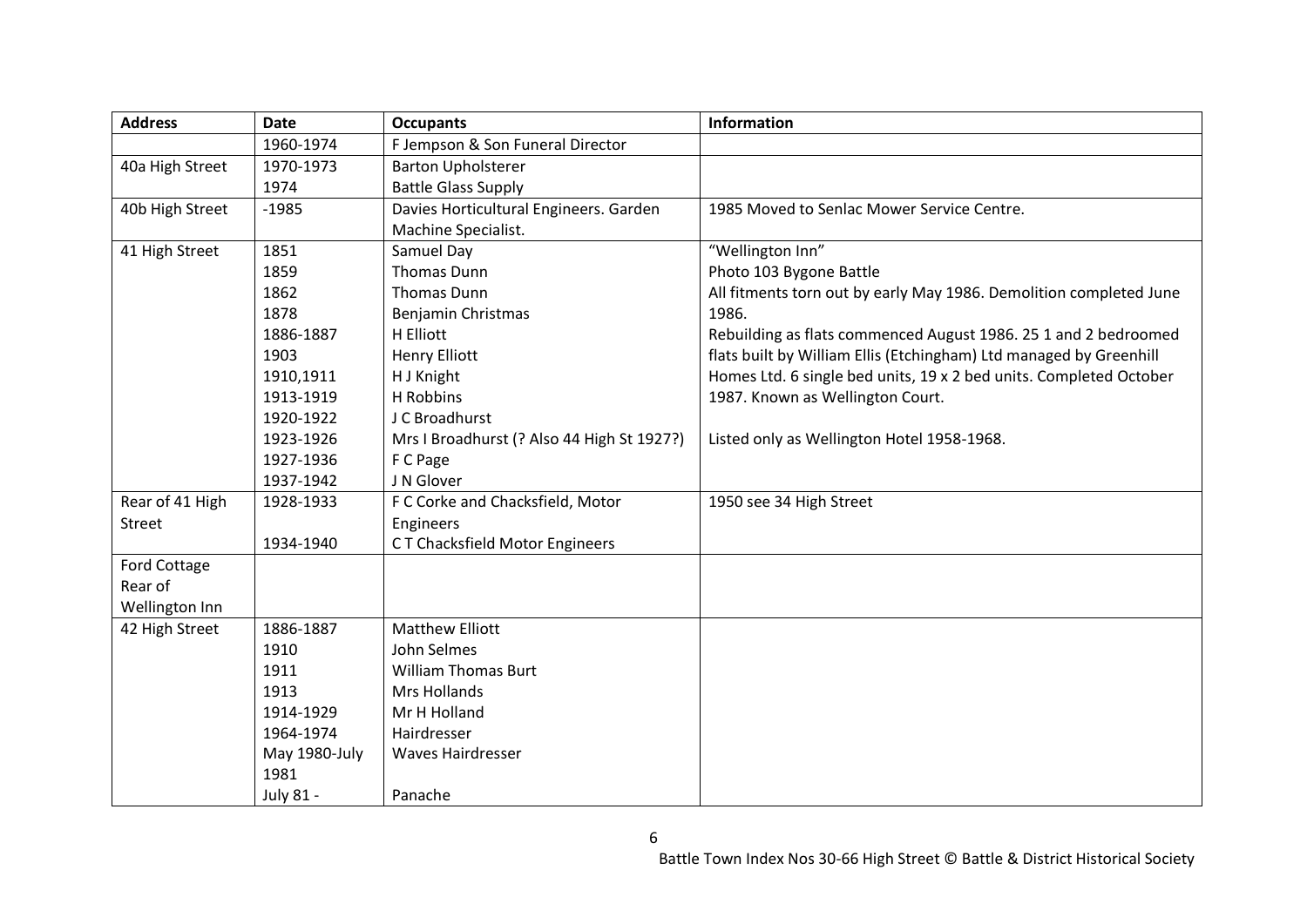| <b>Address</b>  | <b>Date</b>         | <b>Occupants</b>                            | <b>Information</b>                                                 |
|-----------------|---------------------|---------------------------------------------|--------------------------------------------------------------------|
| 42a High Street | 1966-1974           | Jean's Wools                                |                                                                    |
|                 | ?                   |                                             |                                                                    |
|                 | <b>Nov 1978-Nov</b> | The Old Marker Shop                         |                                                                    |
|                 | 1982                | <b>Golden Sands Antiques</b>                | Premises vacated September 1986                                    |
|                 | Nov 1986            | Charity Shop for St Michael's Hospice       |                                                                    |
|                 |                     | Appeal                                      |                                                                    |
|                 | 1994                | St Michael's Hospice Charity Shop           | 1994 purchased by St Michael's Hospice                             |
| 42b High Street | 1964-1966           | Café                                        |                                                                    |
|                 | 1968-1974           | Cameo Restaurant                            |                                                                    |
|                 | April 1983-         | Bonani Tandoori Restaurant                  |                                                                    |
| 43 High Street  | 1886-1887           | S Bailey & James S Potter                   |                                                                    |
|                 | 1910                | <b>Stephen Clifton</b>                      |                                                                    |
|                 | 1911-1915           | Mrs A Selmes                                |                                                                    |
|                 | 1913-1915           | John Oliver (see 52 High Street 1910)       |                                                                    |
|                 | 1933-1958           | H J Clifford Holland Painter & Decorator    |                                                                    |
|                 | ַיִּ                | J B Mitchell Watchmaker & Optician          |                                                                    |
|                 | 1969-1978           | Pretty Maid Delicatessen (later restaurant) |                                                                    |
|                 | 1980                | <b>Smithy Diner</b>                         |                                                                    |
|                 | 1985-               | <b>Blacksmiths Restaurant</b>               |                                                                    |
| 44 High Street  | 1886-1887           | Davis's Carriage Depot                      |                                                                    |
|                 | 1910                | William White                               | Appears to have been built about 1911 - see above small window     |
|                 | 1911                | Mrs Hurley                                  |                                                                    |
|                 | 1913                | H Lodge Confectioner                        |                                                                    |
|                 | 1914                | Mrs A M Cooper                              |                                                                    |
|                 | 1915                | A Spray LH                                  | $LH =$ Apartment with attendance                                   |
|                 | 1920-1926           | Percy White Confectioner                    |                                                                    |
|                 | 1927-1929           | Mrs Broadhurst General Shop                 | ? From Wellington Hotel 41 High Street                             |
|                 | 1930                | F Douch General Shop                        |                                                                    |
|                 | 1931-1935           | F C Newcombe General Shop                   |                                                                    |
|                 | 1933-1939           | <b>Battle Coal Co</b>                       | G Davies Managing Director Battle Coal Co. Moved to 51 High Street |
|                 | 1936-1950           | F C Newcombe Confectioner                   | 1940                                                               |
|                 | 1953                | <b>Bassett Confectioner</b>                 |                                                                    |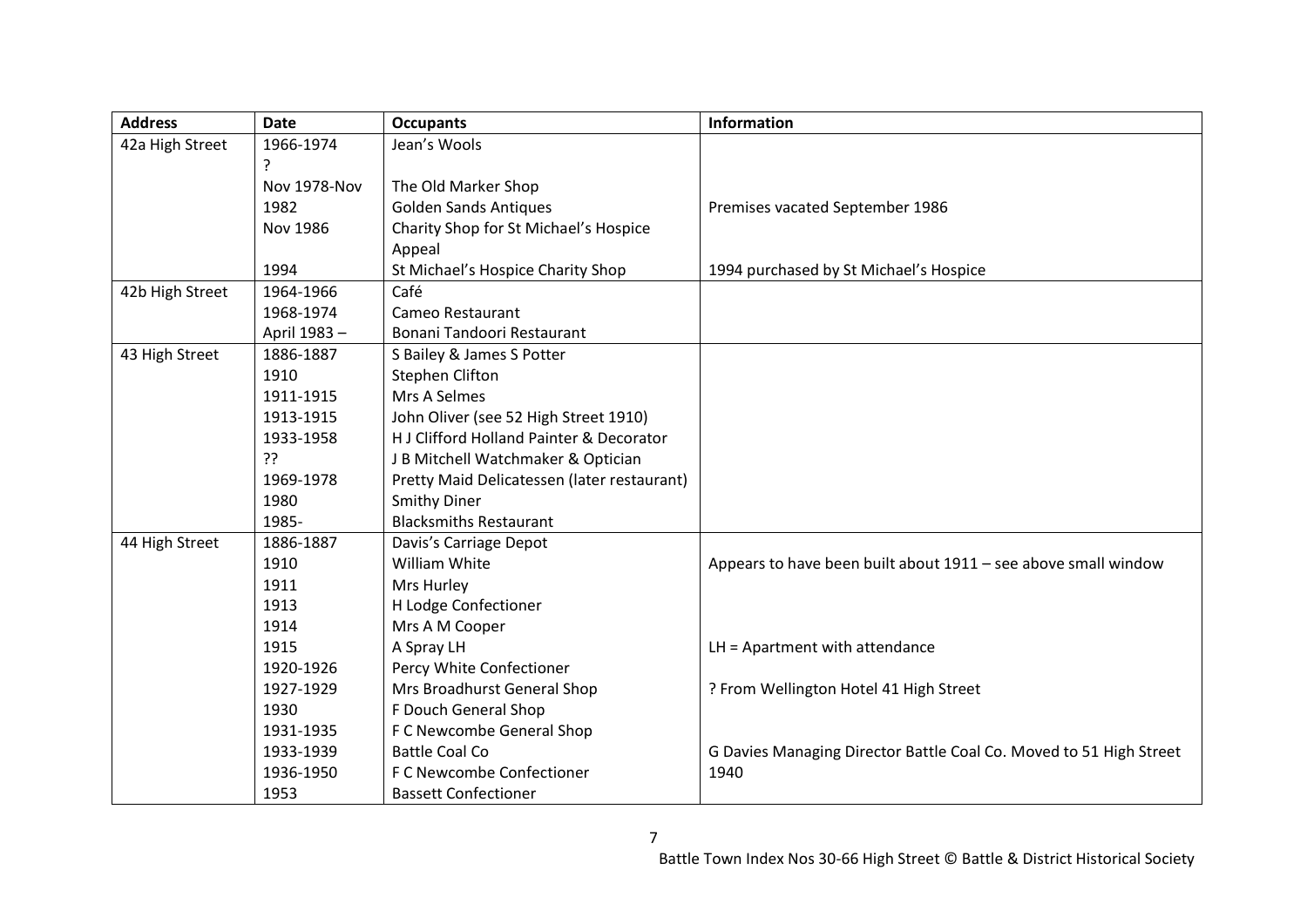| <b>Address</b>  | <b>Date</b>       | <b>Occupants</b>                     | <b>Information</b>                      |
|-----------------|-------------------|--------------------------------------|-----------------------------------------|
|                 | 1956-1962         | <b>Gill Confectioner</b>             |                                         |
|                 | 1964-1966         | <b>Brown Confectioner</b>            |                                         |
|                 | 1968-1971         | <b>Hollidge Grocer</b>               |                                         |
|                 | 1972-1980         | The Mustard Seed                     |                                         |
|                 | June 1980         | China Garden Take-Away               |                                         |
|                 | 1993-1997         | Pak Mei                              |                                         |
| 45 High Street  | 1886-1887         | <b>Augustus Ericson</b>              |                                         |
|                 |                   | William Walker                       |                                         |
|                 | 1910-1911         | Miss Jane Sophia Walker              |                                         |
|                 | 1912-1928         | The Misses Walker                    |                                         |
|                 | ?1929-1932        | Percy John Relf                      |                                         |
|                 | 1933-1934         | Wm Geo Sydney Stubbs                 |                                         |
|                 |                   |                                      |                                         |
|                 | 1948-1956         | <b>Grant Clockmaker</b>              | Grant Retired to 45 from 21 High Street |
|                 | 1966-1968         | <b>Hamilton LRIBA</b>                |                                         |
|                 | 1964              | Thorpe FCA Chartered Accountant      |                                         |
|                 | <b>March 1986</b> | Smith RB & DN                        |                                         |
|                 | 1990              | Thorpe & Co Chartered Accountants    |                                         |
| 45a High Street | 1924-1925         | Mrs Mann                             |                                         |
|                 | 1926-1928         | Mrs Taylor                           |                                         |
|                 | 1929-1932         | Walter W Peters                      |                                         |
|                 | 1933-1934         | Lawrence Fuller                      |                                         |
| 46 High Street  | 1862              | Miss Elizabeth Dale Dressmaker       |                                         |
|                 | 1886-1913         | Miss Cook, the Misses and Mrs Pepper |                                         |
|                 |                   | (dressmaker)                         |                                         |
|                 | 1914-1920         | Miss Pepper                          |                                         |
|                 | 1923-1928         | Mrs Wickens                          |                                         |
|                 | 1930-1934         | John Wickens                         |                                         |
|                 | 1956-1970         | Benson Drake & Co. Solicitor &       |                                         |
|                 |                   | Commissioner for oaths               |                                         |
|                 | 1989              | Gibbons & Mannington Chartered       |                                         |
|                 |                   | Accountants                          |                                         |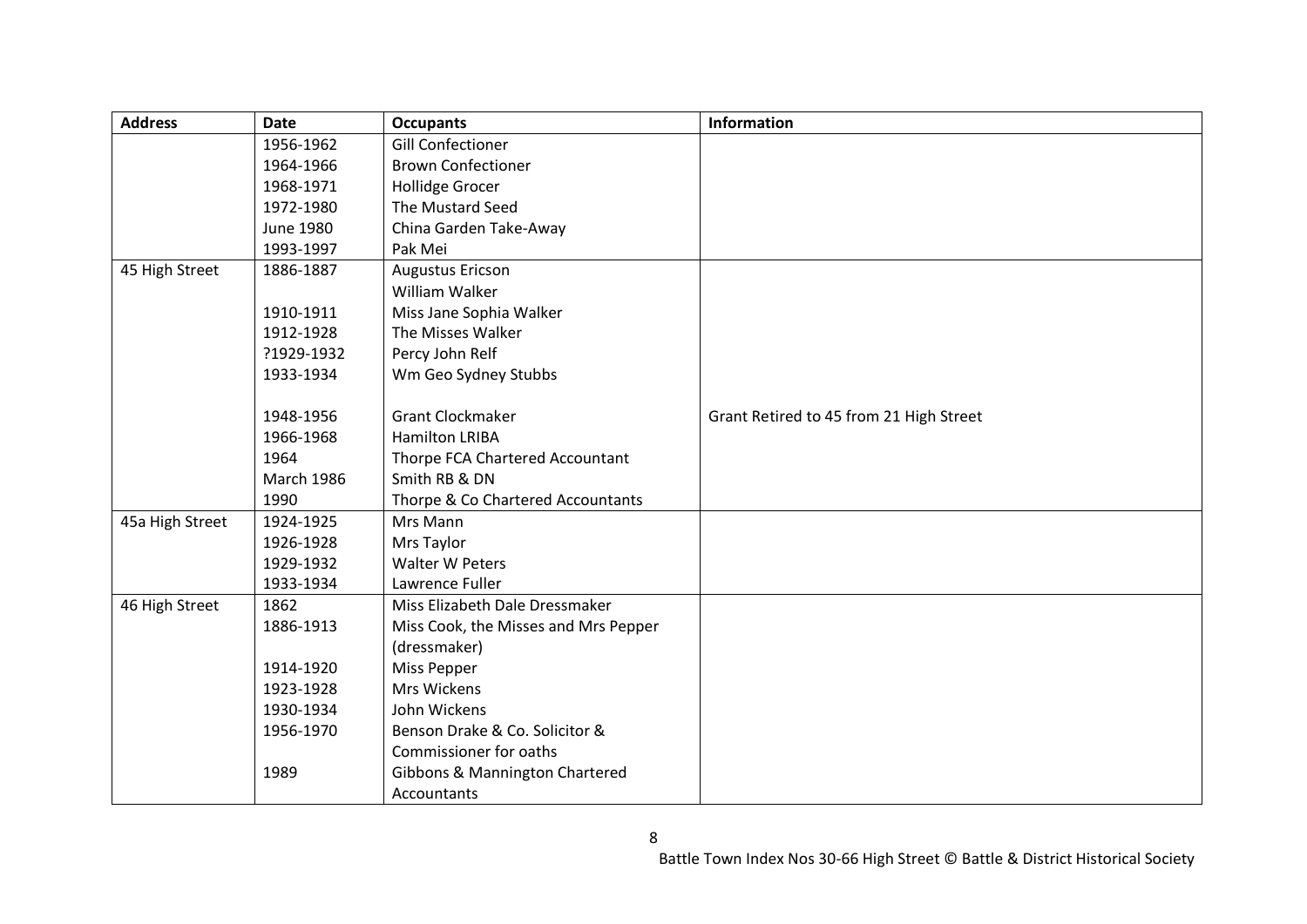| <b>Address</b>  | <b>Date</b>   | <b>Occupants</b>                     | Information                          |
|-----------------|---------------|--------------------------------------|--------------------------------------|
|                 | 1971-1988     | <b>Artifax Gallery</b>               |                                      |
|                 | 1989          | Portman Building Society             |                                      |
|                 | May 1994      | <b>Times Past Antiques</b>           |                                      |
| 47 High Street  | 1862          | <b>Samuel Caswell Tailor</b>         | Corner of Mount Street & High Street |
|                 | 1881          | W T Sinden                           |                                      |
|                 | 1886-1887     | Thomas Wm Sinden Bootmaker           |                                      |
|                 | 1942          | William Thomas Sinden Boot & Shoe    |                                      |
|                 |               | manufacturer                         | T Beney listed as 1 Mount St in 1910 |
|                 | 1911-1948     | T Beney Blacksmith                   |                                      |
|                 | 1953-1958     | Ramsden Surveyor &                   |                                      |
|                 |               | <b>Watson (Dentist)</b>              |                                      |
|                 | 1960-1962     | Ramsden & Allen Surveyors            |                                      |
|                 | 1960-1962     | <b>Hepburn LDS RCS</b>               |                                      |
|                 | 1964          | <b>Smalls Builders</b>               |                                      |
|                 |               | <b>Hepburn LDS RCS</b>               |                                      |
|                 | 1968-1990     | C & T Harris (Eastleigh) Ltd         | Re-roofed late Sept 1988             |
|                 |               | <b>Hepburn LDS RCS</b>               |                                      |
|                 | 1990-Oct 1993 | Waterworth LDS                       | Still empty 1997                     |
| 47 High Street  | 1970-1990     | Griffith Physiotherapist             |                                      |
| $1st$ Floor     | ?             | Antiques Mr Hall                     |                                      |
|                 |               |                                      | Re-roofed September 1988             |
| 47a High Street | 1974-         | Crispen's Corner (Antiques)          |                                      |
| 49 High Street  | 1878-1887     | Wm Richard Turner (Baker)            |                                      |
|                 | 1903          | John Dengate Confectioner            |                                      |
|                 | 1910-1915     | Wm King (Baker & Confectioner)       | Mrs H Oliver Manager                 |
|                 | 1911-1926     | E Oliver Baker & Confectioner        |                                      |
|                 | 1926-1929     | Long & Povey Baker & Confectioner    |                                      |
|                 | 1930-1938     | A H Long Bread & Cakes               |                                      |
|                 | 1939-1953     | W L Gregory & Sons Baker             |                                      |
|                 | 1953-1964     | CT Gregory & Sons Baker              |                                      |
|                 | 1966          | <b>Harmer Supply</b>                 |                                      |
|                 | 1973          | <b>Battle Farm Shop Greengrocers</b> |                                      |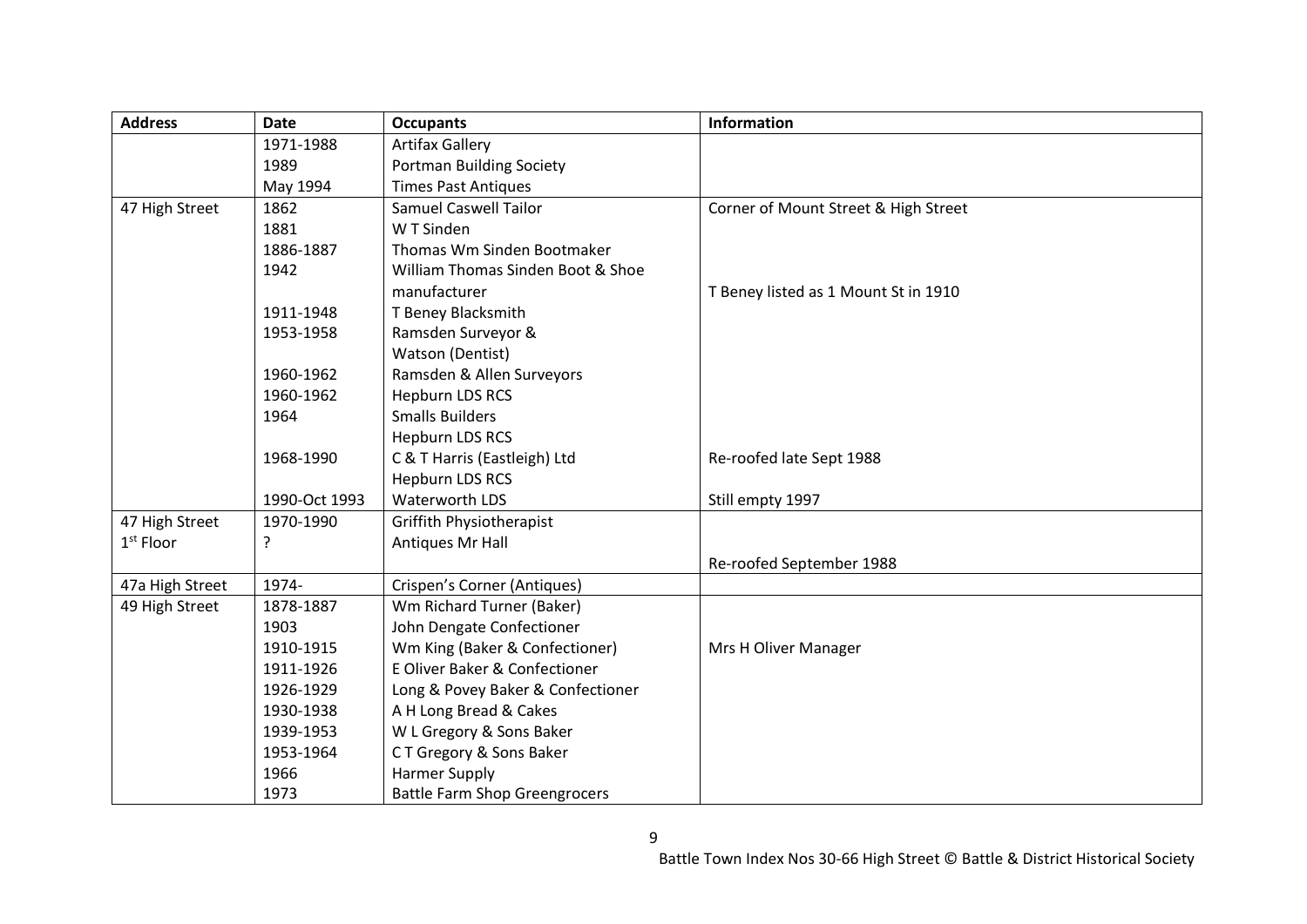| <b>Address</b> | <b>Date</b>   | <b>Occupants</b>                        | <b>Information</b>                                                |
|----------------|---------------|-----------------------------------------|-------------------------------------------------------------------|
|                | $1980 - 1992$ | <b>Battle Farm Shop Greengrocers</b>    | New Owner                                                         |
|                | 1992          | <b>Battle House of Flowers Florist</b>  | 1987 Exterior repainted and Mount St site re-roofed               |
|                |               |                                         | 1988 Accident to corner brickwork. Jenner's entrance repaired.    |
| 50 High Street | 1878-1887     | George McGregory Dyke Tobacconist       | Lease for sale 1 6 1989                                           |
|                | 1903          | Harry Welfare Hairdresser               |                                                                   |
|                | 1910-1954     | Herbert Owen Bootmaker                  |                                                                   |
|                | 1966-1968     | Hollands Footwear Repair (Northampton   |                                                                   |
|                |               | <b>Shoe Repair Specialist)</b>          |                                                                   |
|                | 1969-1971     | Silk (Leather Goods)                    |                                                                   |
|                | 1973-1983     | "Number Fifty" Gift Shop                |                                                                   |
|                | 1990          | "The Dolls House"                       |                                                                   |
| 51 High Street | 1862-1870     | Albion Thorpe Corn Factor               |                                                                   |
|                | 1886-1887     | E Webb                                  |                                                                   |
|                | 1910-1916     | George Maplesden Painter                |                                                                   |
|                | 1917-1921     | Shoesmith & Grace Dental Surgery        |                                                                   |
|                | 1922-1932     | <b>Charles Richards Carter</b>          |                                                                   |
|                | 1933-1934     | Percy Frank Carter                      |                                                                   |
|                | 1940-1953     | Battle Coal Co. Coal Merchants (from 44 |                                                                   |
|                |               | High Street)                            |                                                                   |
|                | 1956-1958     | Corrall & Co Ltd Coal Merchant          |                                                                   |
|                | 1963-1966     | <b>Holland Photography</b>              |                                                                   |
|                | 1983-1986     | "Tiffin" Tea Shop                       |                                                                   |
|                | 1986-1992     | "The Picture (House?) Gallery"          |                                                                   |
|                | 1992-1993     | "Pretty Things" Gift Shop               |                                                                   |
|                | 1993          | "Treasure Box"                          |                                                                   |
|                | 1994          | House of Cards                          |                                                                   |
| 52 High Street | 1886-1887     | Joseph Vineall Corn Dealer              | Additional information not on index cards: E H Nash traded c1912- |
|                | 1914-1979     | E H Nash, Fishmonger & Poultry          | c1936. Then changed to Nash & Co, (Sid Holland son of Alf Holland |
|                |               | Jenner & Simpson Ltd                    | Butcher) c1946 run by Hollands butchers trading as Nash & Co.     |
|                | 1981          | R W Lee Fishmonger                      |                                                                   |
|                | 1981-1990     | <b>Battle Fisheries</b>                 |                                                                   |
|                | 1993          | "Pretty Things"                         |                                                                   |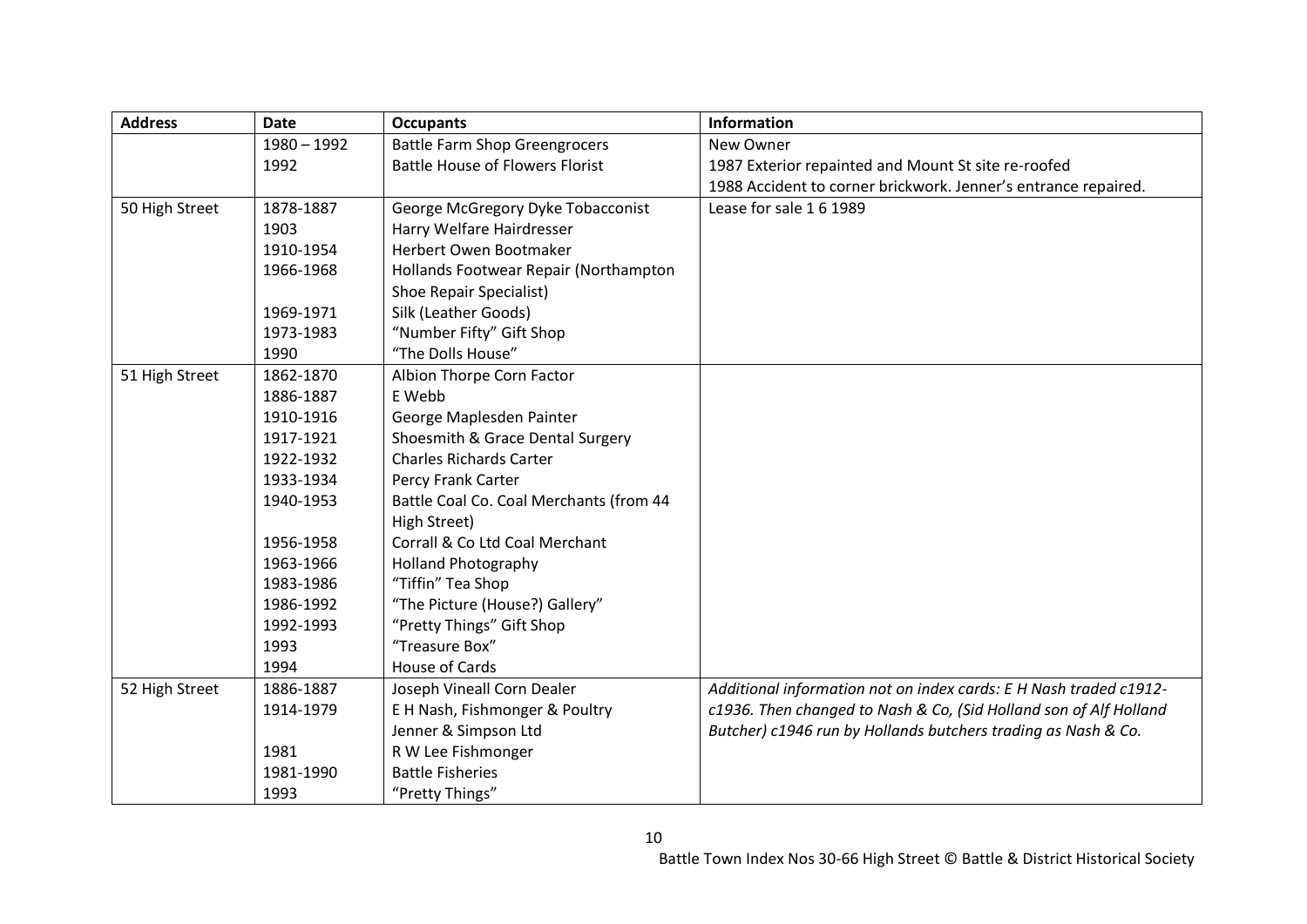| <b>Address</b>      | <b>Date</b>  | <b>Occupants</b>                         | <b>Information</b>                                                   |
|---------------------|--------------|------------------------------------------|----------------------------------------------------------------------|
|                     | Nov 1993-Nov | <b>Battle Discount Store</b>             |                                                                      |
|                     | 1994         |                                          |                                                                      |
|                     | 1994         | Charity Shop for the Blind               |                                                                      |
| <b>Behind 52-53</b> | 1903-1919    | Wm Caleb Jenner - Miller, wind & steam - | Sold 1990                                                            |
| <b>High Street</b>  |              | corn merchant                            |                                                                      |
|                     | 1920-1968    | Jenner & Simpson Millers, Steam & flour  |                                                                      |
|                     |              | mills                                    |                                                                      |
| 53 High Street      | 1862-        | Wm Knight Nursery & Seedsman             | Photo No 74 in Bygone Battle                                         |
|                     | 1870-        | Benjamin Wallace Knight                  |                                                                      |
|                     | 1886-1887    | C Freaks Marine Store Dealer             |                                                                      |
|                     | 1903         | Arthur Turner Greengrocer                |                                                                      |
|                     | 1911-1913    | Alfred Saunders Confectioner             |                                                                      |
|                     | 1914-1940    | Hy Syd Pallett Confectioner              |                                                                      |
|                     | 1948-1956    | R Barton & Co Corn Merchants             |                                                                      |
|                     | 1950-1989    | Robert Barton & Co Corn and Agricultural | R Barton ceased trading 1989                                         |
|                     |              | merchants. Pet Food etc. Gardening       |                                                                      |
| 54 High Street      | 1862         | Mrs Sarah Foord Pastrycook               |                                                                      |
|                     | 1878         | Mrs Mary Ann Blackman Stationer          |                                                                      |
|                     | 1881-1934    | <b>Congregational Church</b>             | Built in 1881 by Mr Jonathan Jenner of the Mill                      |
| 54-55 High Street   | 1881-        | <b>Congregational Church</b>             | Building renovations for extension offices at 56-57 High Street 14 1 |
|                     |              |                                          | 1980                                                                 |
| 55 High Street      | 1862-1870    | David Whitelock & Son Tin and ironplate  |                                                                      |
|                     |              | workers                                  |                                                                      |
|                     | 1878         | Joel Lawrence Dyer & Cleaner             |                                                                      |
|                     | 1886-1887    | <b>Congregational Church</b>             |                                                                      |
|                     | 1910         | Alfred Saunders Greengrocer              |                                                                      |
| 56 High Street      | 1862-1870    | Charles Farra & Son Tailors              |                                                                      |
|                     | 1886-1887    | Thomas Chettle Watchmaker                |                                                                      |
|                     | 1903-1911    | William Alfred Jenner Cycle Maker        |                                                                      |
|                     | 1936         | Geo. B Lee Tobacconist                   |                                                                      |
|                     |              |                                          |                                                                      |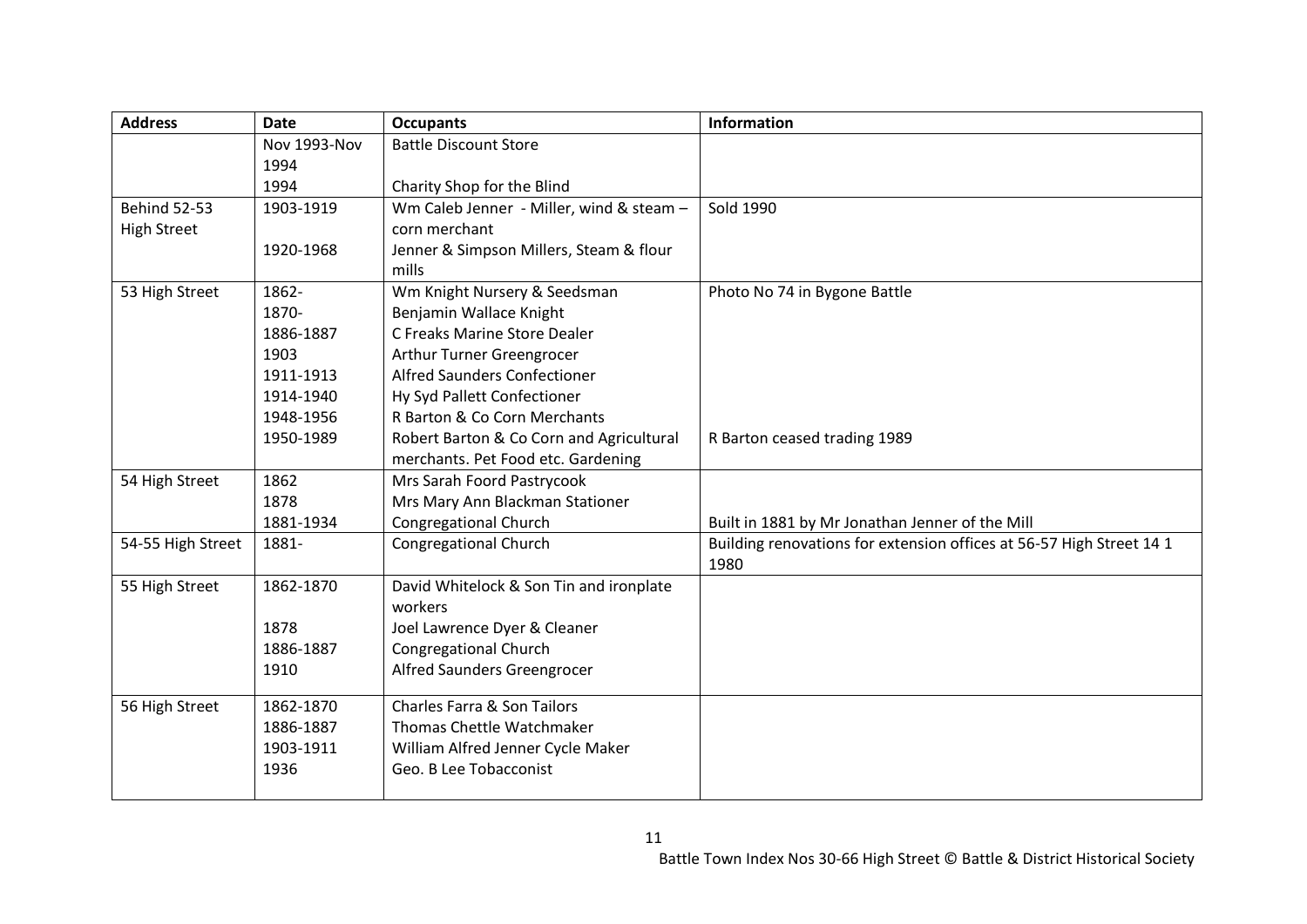| <b>Address</b>    | <b>Date</b>  | <b>Occupants</b>                             | Information                                                           |
|-------------------|--------------|----------------------------------------------|-----------------------------------------------------------------------|
|                   | 1937-1940    | R G Downer Tobacconist & Edward Arthur       |                                                                       |
|                   |              | Matthews                                     |                                                                       |
|                   | 1948         | Tobacconist                                  |                                                                       |
|                   |              |                                              |                                                                       |
|                   | 1950-1953    | Jenner & Matthews                            |                                                                       |
|                   | 1956=1958    | Wickens Stationer & Jenner & Matthews        |                                                                       |
|                   | 1960-1962    | "Match Box"                                  |                                                                       |
|                   | 1964-1974    | <b>Crew Confectioner</b>                     |                                                                       |
|                   | ?            | "The Candies"                                |                                                                       |
|                   | 1979         | "Horse Sense" Saddles & Horse                |                                                                       |
|                   |              | Accessories                                  |                                                                       |
|                   | 1985         | "Complete Carpets"                           | Also at Hailsham under Bennett & Hayward. Closed mid July 1989 and    |
|                   | 1986         | "Complete Carpets"                           | moved to 30/31 High Street as Battle Interiors. Lease of 56 for sale. |
|                   | 1989-1990    | <b>Hairtek Accessories</b>                   | Hairtek under short lease - moved to Hastings                         |
|                   | 1990-1992    | Empty                                        |                                                                       |
|                   | Nov 1992-Jan | Choc'n'Sweets                                |                                                                       |
|                   | 1995         |                                              |                                                                       |
|                   | Feb 1995     | "Chaps" Gents Hairdresser                    |                                                                       |
| 56-57 High Street | 1913-1934    | W A Jenner Motor & Cycle Works               | Photo no 102 Bygone Battle                                            |
|                   |              |                                              |                                                                       |
|                   |              |                                              | Maisonette entrance between 56/57 High Street                         |
| 57 High Street    | 1862-        | Misses Sophia and Fanny Crosswell,           |                                                                       |
|                   |              | Milliners and dressmakers                    |                                                                       |
|                   | 1878-1887    | Harry Purfield                               |                                                                       |
|                   | 1897         | Joshua Mathis                                | See also 1895: 16 Upper Lake; 12 High Street                          |
|                   | 1903-1911    | Joshua Mathis, watchmaker and jeweller       |                                                                       |
|                   | 1935-1956    | Jenner & Matthews                            | Also 58 High Street                                                   |
|                   | $-1978$      | <b>Oxfam Charity Shop</b>                    | Closed 1978 - building to be re-developed. Hosted exhibition of ESCC  |
|                   | 1978         | Yacht Insurance Brokers                      | plans for the area in June 1978. Roof repaired November 1978.         |
|                   | 1979-1989    | Ramsden & Allen Estate Agents                |                                                                       |
|                   | 1989-1990    | <b>Goldsack &amp; Freeman &amp; Williams</b> | 1992 Some decoration carried out.                                     |
|                   | 1993         | The Listening Post                           |                                                                       |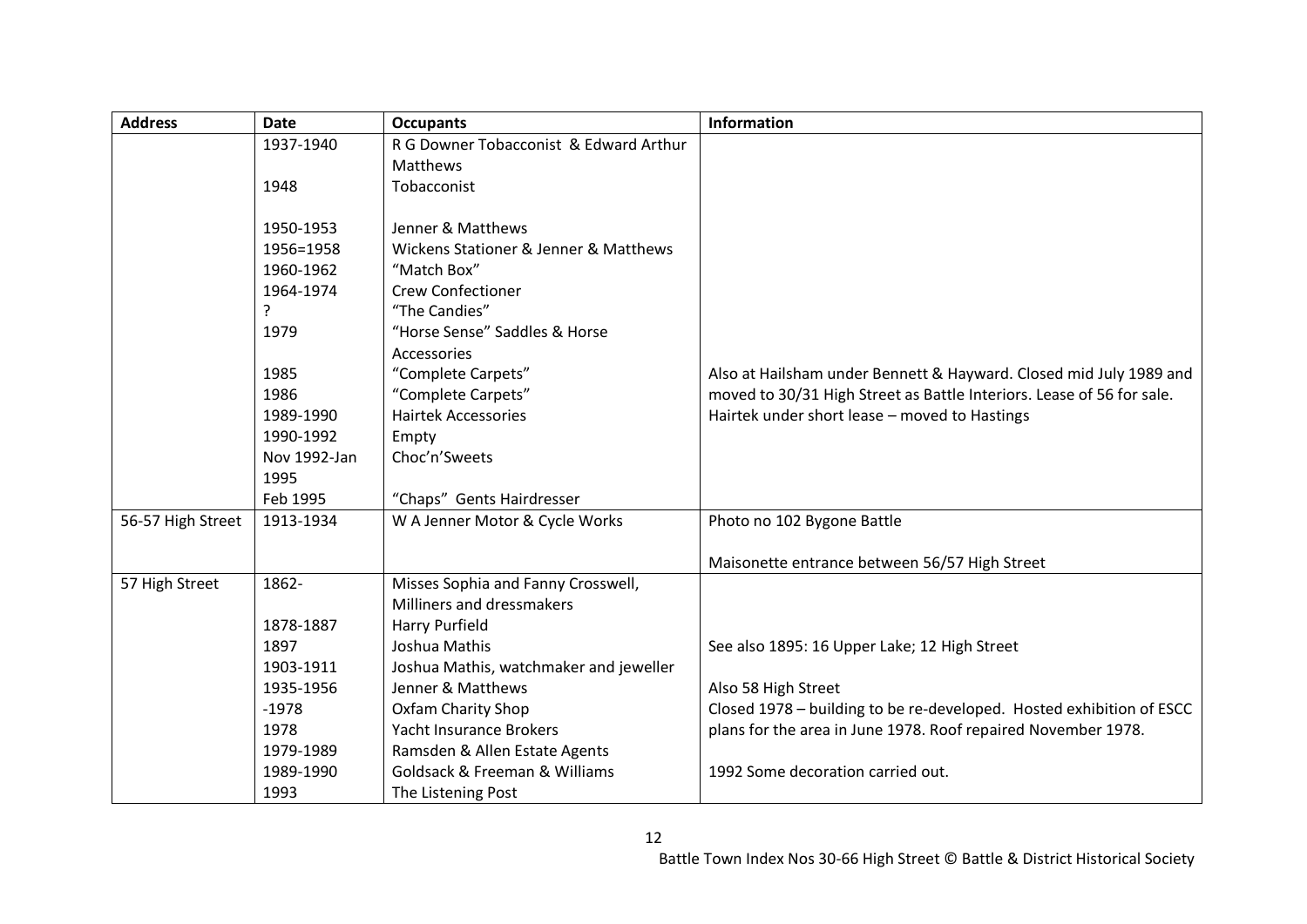| <b>Address</b>                   | <b>Date</b>                         | <b>Occupants</b>                                                                            | <b>Information</b>                                                                                                                                                                                                                                                                                                                                                                                                                                                                                                                                                                                               |
|----------------------------------|-------------------------------------|---------------------------------------------------------------------------------------------|------------------------------------------------------------------------------------------------------------------------------------------------------------------------------------------------------------------------------------------------------------------------------------------------------------------------------------------------------------------------------------------------------------------------------------------------------------------------------------------------------------------------------------------------------------------------------------------------------------------|
| 57a High Street                  | 1992                                | Viner Burgess. Auctioneers, Estate Agents                                                   | Available as a separate unit or with No.58.                                                                                                                                                                                                                                                                                                                                                                                                                                                                                                                                                                      |
|                                  |                                     | and Valuers.                                                                                | Also had branch at Herstmonceux.                                                                                                                                                                                                                                                                                                                                                                                                                                                                                                                                                                                 |
| 57-58 High Street                | 1935-1972                           | Jenner & Matthews Ltd Motor Engineers                                                       | Late 16C building. Above shop front walls timber framed covered<br>with tile hanging or plaster. Front two double bays, plan is L shaped.<br>Great chimney stack between front block and rear wing, 9ft thick and<br>next a good well-staircase of late 17C date. The room in back wing is<br>lined with late 16C panelling and in overmantel above wide fireplace<br>in great chimney stack is carved panelling of 17C. Upper storey of<br>wing has square bay window with moulded mullions and posts like<br>that at "Pilgrims Rest". Upper rooms have open timbered ceilings.<br>Vict Hist p.98 1937 edition. |
| Passageway                       |                                     |                                                                                             |                                                                                                                                                                                                                                                                                                                                                                                                                                                                                                                                                                                                                  |
| between 57 & 58                  |                                     |                                                                                             |                                                                                                                                                                                                                                                                                                                                                                                                                                                                                                                                                                                                                  |
| 58 High Street                   | 1862-1887<br>1903-1912<br>1986      | Charles Longley Hairdresser<br>William Longley Hairdresser<br><b>Battle Business Centre</b> | See 3 Mount Street 1913-1934<br>Behind Ramsden & Allen, off High Street                                                                                                                                                                                                                                                                                                                                                                                                                                                                                                                                          |
| 59 High Street                   | 1862-1910                           | Joseph Mercer Whitesmith, bell-hanger,<br>machinist.                                        | Also at 1 Mount Street                                                                                                                                                                                                                                                                                                                                                                                                                                                                                                                                                                                           |
|                                  | 1911-1919                           | W H Wheaton, Ironmonger                                                                     | See 59/60 1920-1948<br>Premises closed 1948-1951. Photo 136 Bygone Battle                                                                                                                                                                                                                                                                                                                                                                                                                                                                                                                                        |
| 59-60 High Street                | 1920-1948<br>1953-1984<br>1984-1994 | W H Wheaton Ironmonger<br>The Clock Shop<br>"Whispers" ladies fashions (Mr Liddicoat)       | Externally little to indicate age. Internally two 15C moulded ceiling<br>beams one with die-out stops. Covered side passage has exposed<br>ancient ceiling joists. The original roof construction has cambered tie<br>beams and strutted king-posts carrying central purlin and collar<br>beams. Other beams re-used as side purlins etc. One contains<br>mortices for diamond-shaped mullions of a three light window.                                                                                                                                                                                          |
| Rear 59-10 High<br><b>Street</b> | 1990                                | Wheaton's Yard<br><b>Little Friars</b>                                                      | "House known as Little Friars". Two-storey extension and<br>conservatory. Work carried out June/July 1987. (Town & Country<br>Planning Act 1971, Sec 28 (RR87/1939)                                                                                                                                                                                                                                                                                                                                                                                                                                              |
| 60 High Street                   | 1862                                | Henry Collins Bootmaker                                                                     |                                                                                                                                                                                                                                                                                                                                                                                                                                                                                                                                                                                                                  |